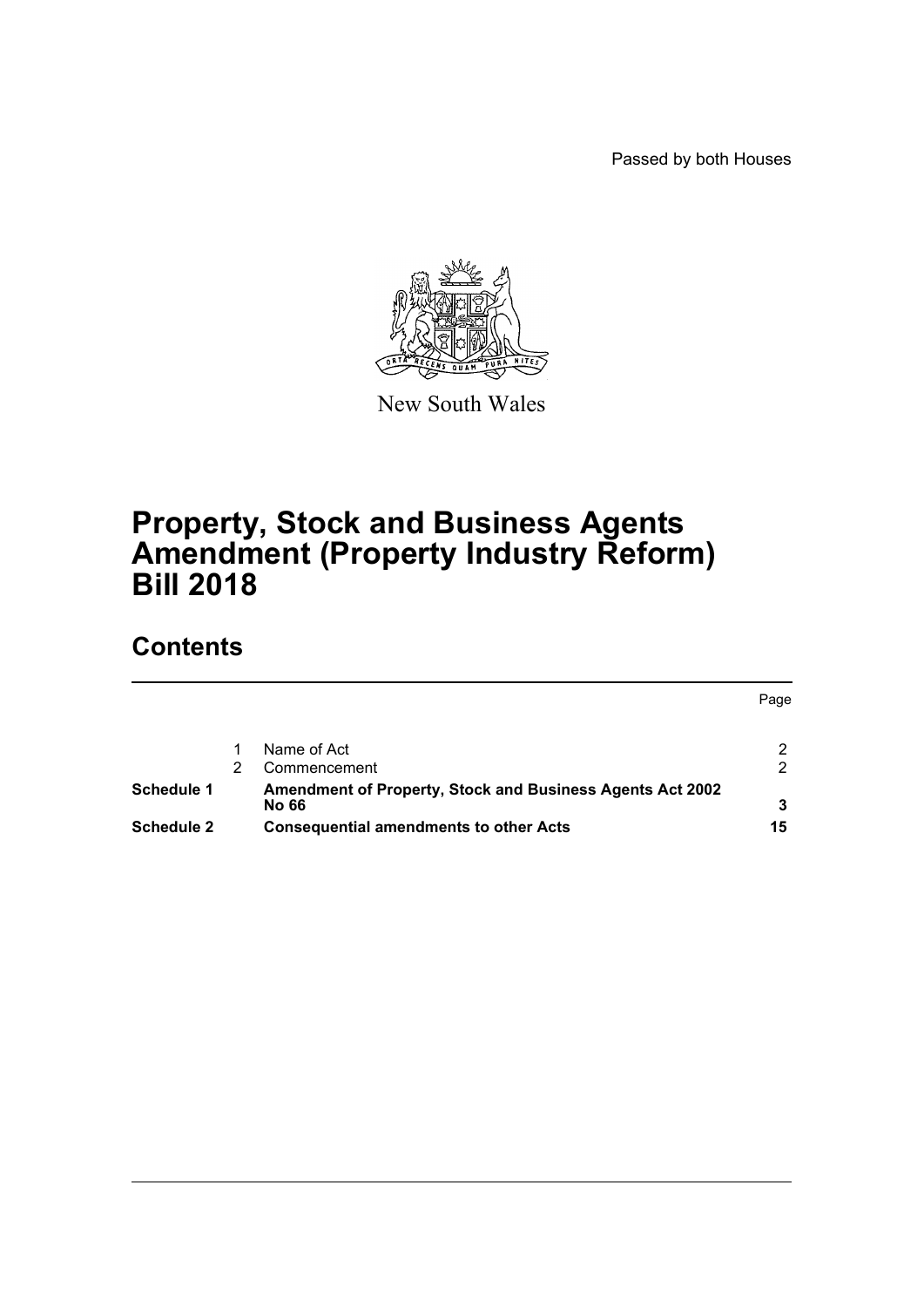*I certify that this public bill, which originated in the Legislative Assembly, has finally passed the Legislative Council and the Legislative Assembly of New South Wales.*

> *Clerk of the Legislative Assembly. Legislative Assembly, Sydney, , 2018*



New South Wales

# **Property, Stock and Business Agents Amendment (Property Industry Reform) Bill 2018**

Act No , 2018

An Act to amend the *Property, Stock and Business Agents Act 2002* to make further provision with respect to the regulation of property and stock agents.

*I have examined this bill and find it to correspond in all respects with the bill as finally passed by both Houses.*

*Assistant Speaker of the Legislative Assembly.*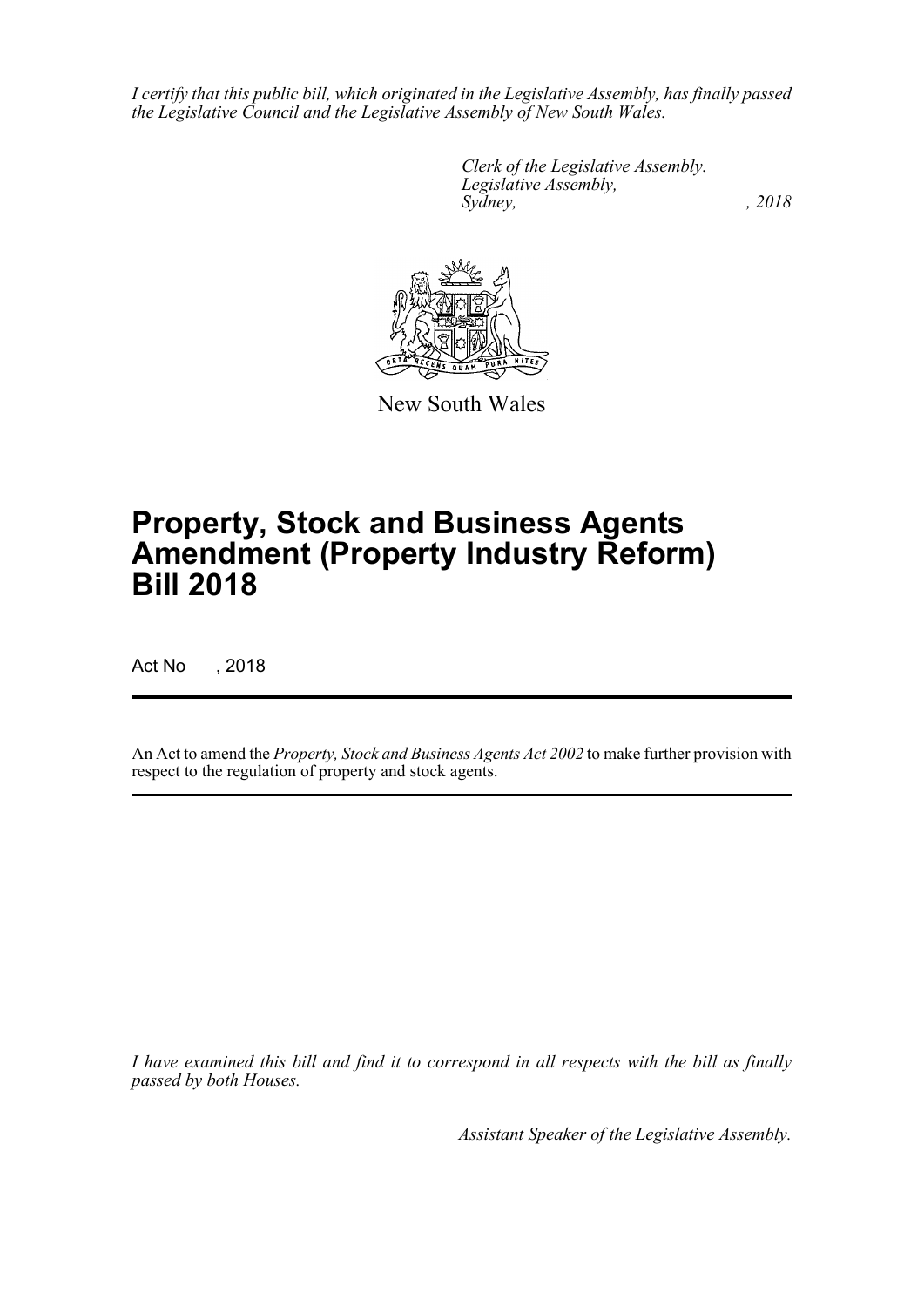Property, Stock and Business Agents Amendment (Property Industry Reform) Bill 2018 [NSW]

### <span id="page-2-0"></span>**The Legislature of New South Wales enacts:**

### **1 Name of Act**

This Act is the *Property, Stock and Business Agents Amendment (Property Industry Reform) Act 2018*.

### <span id="page-2-1"></span>**2 Commencement**

This Act commences on a day or days to be appointed by proclamation.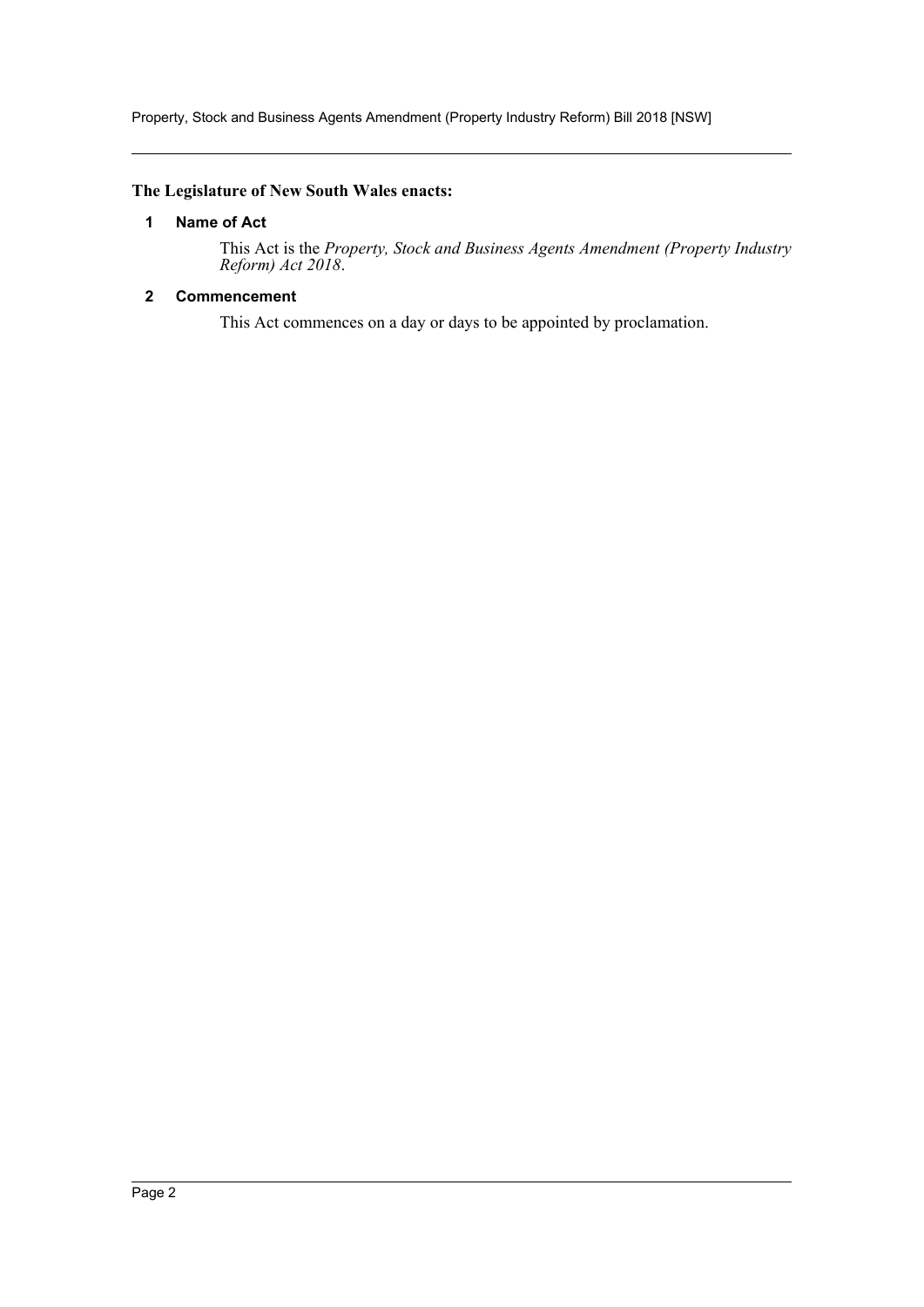Property, Stock and Business Agents Amendment (Property Industry Reform) Bill 2018 [NSW] Schedule 1 Amendment of Property, Stock and Business Agents Act 2002 No 66

## <span id="page-3-0"></span>**Schedule 1 Amendment of Property, Stock and Business Agents Act 2002 No 66**

#### **[1] Long title**

Omit "property, stock and business". Insert instead "property and stock".

#### **[2] Section 1 Name of Act**

Omit "*Property, Stock and Business*". Insert instead "*Property and Stock*".

#### **[3] Section 3 Definitions**

Omit the definitions of *agent*, *business agent*, *business salesperson*, *community managing agent*, *on-site residential property manager*, *real estate agent*, *real estate salesperson*, *registered community manager*, *registered manager*, *registered on-site residential property manager*, *registered strata manager*, *regulated functions*, *stock and station salesperson* and *strata managing agent* from section 3 (1).

Insert in alphabetical order:

*agent* means:

- (a) a real estate agent, or
- (b) a stock and station agent, or
- (c) a strata managing agent.

*assistant agent* means:

- (a) an assistant real estate agent, or
- (b) an assistant stock and station agent, or
- (c) an assistant strata managing agent.

*assistant real estate agent* means a person (other than the holder of a real estate agent's licence) who, as an employee of a real estate agent or a corporation that carries on the business of a real estate agent:

- (a) exercises any real estate agent function, or
- (b) engages in any other activity that is prescribed by the regulations for the purposes of this definition.

*assistant stock and station agent* means a person (other than the holder of a stock and station agent's licence) who, as an employee of a stock and station agent or a corporation that carries on the business of a stock and station agent:

- (a) exercises any of the functions of a stock and station agent, or
- (b) engages in any other activity that is prescribed by the regulations for the purposes of this definition.

*assistant strata managing agent* means a person (other than the holder of a strata managing agent's licence) who, as an employee of a strata managing agent or a corporation that carries on the business of a strata managing agent:

- (a) exercises any of the functions of a strata managing agent, or
- (b) engages in any other activity that is prescribed by the regulations for the purposes of this definition.

*association* means a community association, precinct association or neighbourhood association constituted under section 25 of the *Community Land Development Act 1989*.

*business agent functions*—see section 3A (2).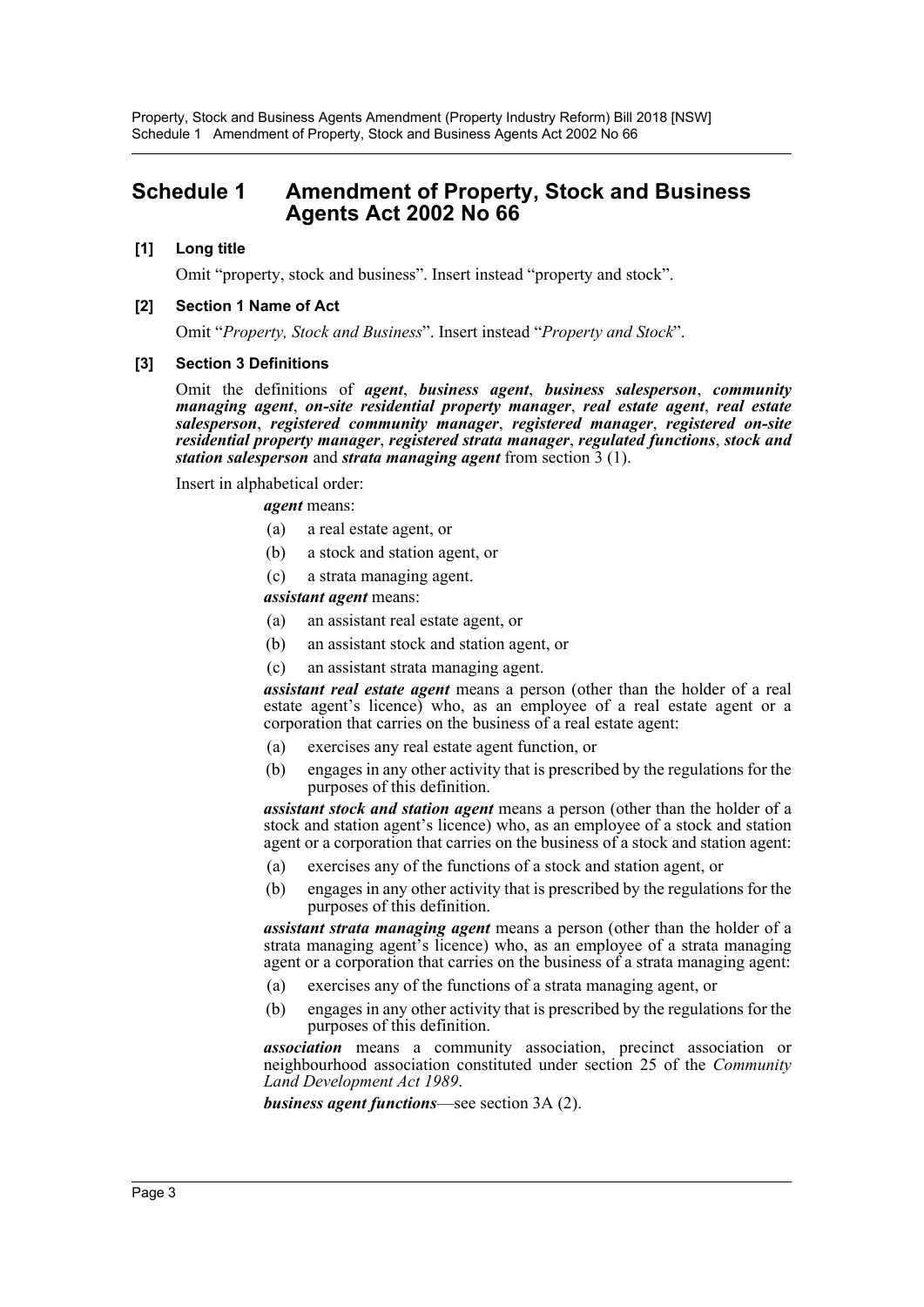*class of licence* means a class 1 or a class 2 licence. **Note.** See sections 17 (1A) and 31. A class 1 licence is required for an individual to be a licensee in charge of a business.

*corresponding Act* means an Act of another State or a Territory that is declared by the regulations to be a corresponding Act for the purposes of this Act.

*function* includes a power, authority or duty, and *exercise* a function includes perform a duty.

*on-site residential property manager functions*—see section 3A (2).

*owners corporation* means an owners corporation constituted under the *Strata Schemes Management Act 2015*.

*real estate agent* means a person (whether or not the person carries on any other business) who, for reward (whether monetary or otherwise), exercises real estate agent functions in the course of carrying on a business.

*real estate agent functions*—see section 3A (1).

*real estate sale or leasing functions*—see section 3A (2).

*regulated functions* means real estate agent functions or the functions of a stock and station agent or a strata managing agent.

*strata managing agent*—see section 3B.

### **[4] Section 3 (1), definition of "stock and station agent"**

Omit "(a)–(d) of the definition of *real estate agent*" from paragraph (a).

Insert instead "(b)–(e) of the definition of *real estate sale or leasing functions* in section 3A".

### **[5] Section 3 (2)**

Omit the subsection.

### **[6] Section 3 (3) (b1)**

Insert after section 3 (3) (b):

(b1) business as an agent for the collection of instalments of principal or interest payable under bills of sale given in respect of businesses or professional practices or under contracts for the sale on terms of businesses or professional practices, or

### **[7] Section 3 (5)**

Insert after section 3 (4):

(5) Notes included in this Act do not form part of this Act.

### **[8] Sections 3A and 3B**

Insert after section 3:

### **3A Real estate agent functions**

- (1) In this Act, *real estate agent functions* means any of the following functions:
	- (a) business agent functions,
	- (b) on-site residential property manager functions,
	- (c) real estate sale or leasing functions,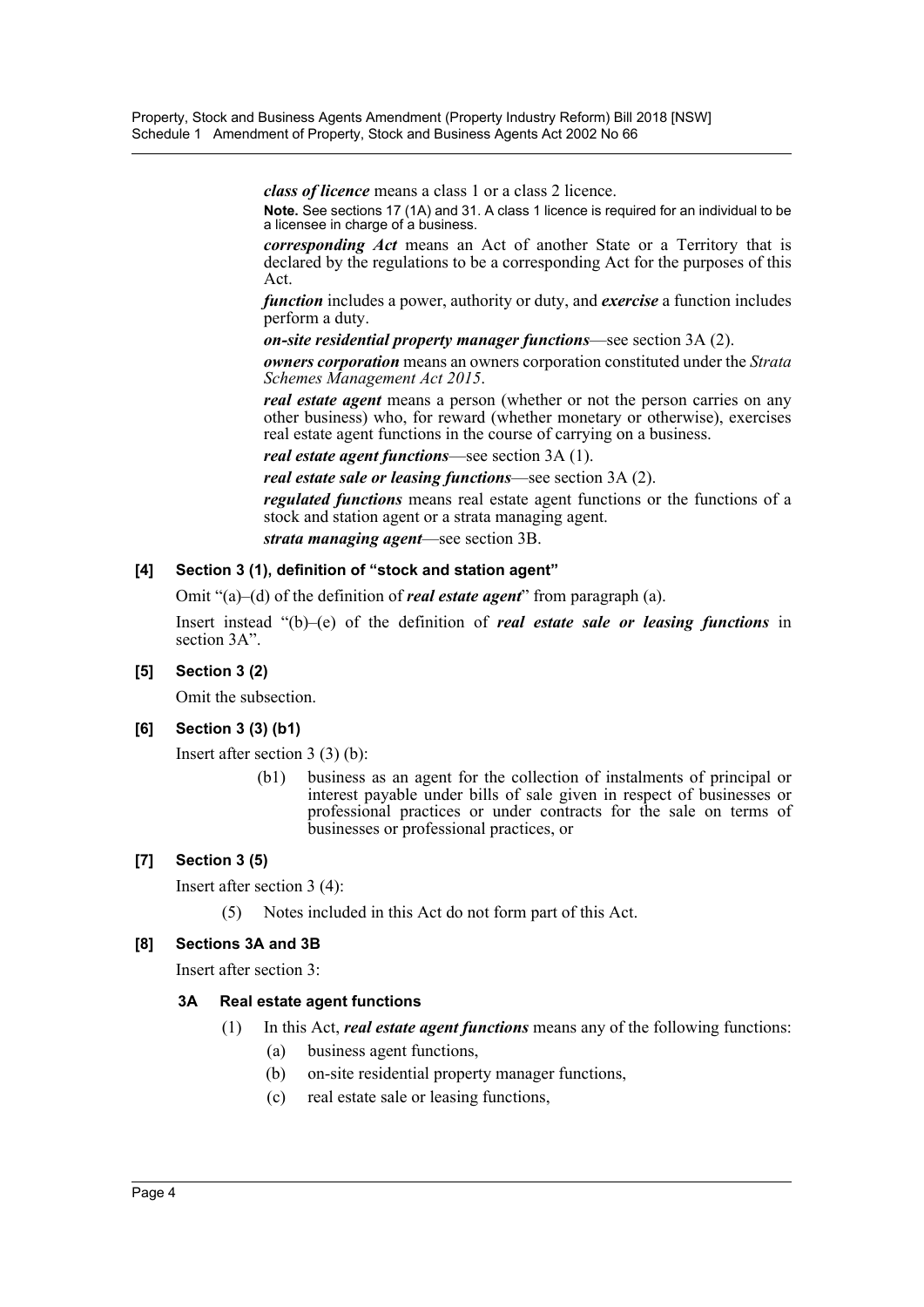but does not include acting as an auctioneer or agent in respect of any parcel of rural land (unless the regulations otherwise provide) or any other function prescribed by the regulations.

(2) For the purposes of this Act:

*business agent functions* means:

- (a) selling, buying or exchanging or otherwise dealing with or disposing of businesses or professional practices, or any share or interest in or concerning or the goodwill of, or any stocks connected with, businesses or professional practices, or
- (b) negotiating for the sale, purchase or exchange or any other dealing with or disposition of businesses or professional practices, or any share or interest in or concerning or the goodwill of, or any stocks connected with, businesses or professional practices, or
- (c) any other function that is prescribed by the regulations for the purposes of this definition.

### *on-site residential property manager functions* means:

- (a) acting as an agent for giving possession of residential premises under a lease, licence or other contract, or
- (b) acting as an agent for collecting bonds, deposits, rents, fees or other charges in connection with any such lease, licence or other contract, or
- (c) any other function that is prescribed by the regulations for the purposes of this definition.

#### *real estate sale or leasing functions* means:

- (a) acting as an auctioneer of land, or
- (b) acting as agent for a real estate transaction, or
- (c) acting as agent for inducing or attempting to induce or negotiating with a view to inducing any person to enter into, or to make or accept an offer to enter into, a real estate transaction or a contract for a real estate transaction, or
- (d) acting as agent for the introduction, or arranging for the introduction, of a prospective purchaser, lessee or licensee of land to another licensed agent or to the owner, or the agent of the owner, of land, or
- (e) acting as agent collecting rents payable in respect of any lease of land and otherwise providing property management services in respect of the leasing of any land, or
- (f) any other function in connection with land that is prescribed by the regulations for the purposes of this definition.

**Note.** This definition is not limited to the selling of land and extends to an agent acting on behalf of the buyer of land (a buyer's agent).

#### **3B Strata managing agents**

- (1) A person is a *strata managing agent* for the purposes of this Act if the person (whether or not the person carries on any other business), for reward (whether monetary or otherwise), exercises:
	- (a) any function of an owners corporation, or
	- (b) any function of an association, or
	- (c) any other function that is prescribed by the regulations for the purposes of this definition.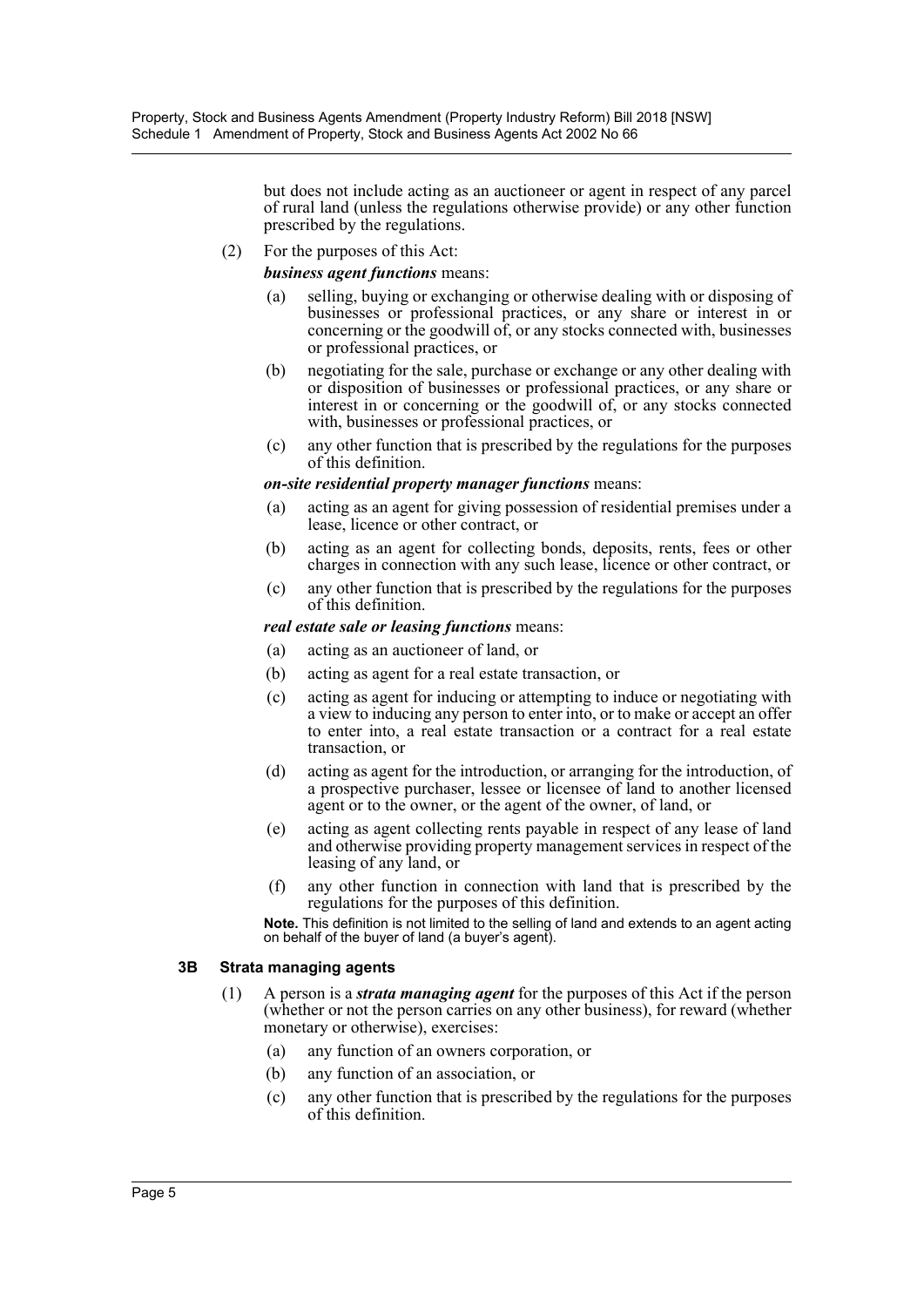- (2) Subsection (1) (a) does not apply to:
	- (a) a person who:
		- (i) is the owner of a lot to which the strata scheme for which the owners corporation is constituted relates, or
		- (ii) is the lessee of a lot to which the leasehold strata scheme for which the owners corporation is constituted relates, or
		- (iii) is the secretary or treasurer of the strata committee of the owners corporation,

and who exercises or performs only functions of the owners corporation required, by the by-laws in force in respect of the strata scheme or leasehold strata scheme for which the owners corporation is constituted, to be exercised or performed by the secretary or treasurer of that strata committee or of the owners corporation, or

- (b) a person who maintains or repairs any property that the owners corporation is required to maintain and keep in repair, or
- (c) a person prescribed by the regulations.
- (3) Subsection (1) (b) does not apply to:
	- (a) the proprietor of a lot within the scheme, or
	- (b) the secretary or treasurer of the association, or
	- (c) a person who is authorised by the management statement for the scheme to exercise the functions of the secretary or treasurer of the association, or
	- (d) a person who maintains or repairs any property that the association is required to maintain and keep in repair, or
	- (e) a person prescribed by the regulations.

### **[9] Section 5 Exemptions**

Omit section 5 (5) and (6). Insert instead:

- (5) The following persons may exercise business agent functions without the need to hold a licence or certificate of registration:
	- (a) a person who holds an Australian financial services licence under the Corporations Act,
	- (b) a person who is an authorised representative of a financial services licensee within the meaning of Chapter 7 of the Corporations Act.

### **[10] Section 6 Notes**

Omit the section.

### **[11] Section 8 Agents required to be licensed**

Omit section 8 (1)–(3). Insert instead:

- (1) An individual must not act as or carry on the business of (or advertise, notify or state that the individual acts as or carries on the business of, or is willing to act as or carry on the business of):
	- (a) a real estate agent, unless the individual is the holder of a real estate agent's licence, or
	- (b) a stock and station agent, unless the individual is the holder of a stock and station agent's licence, or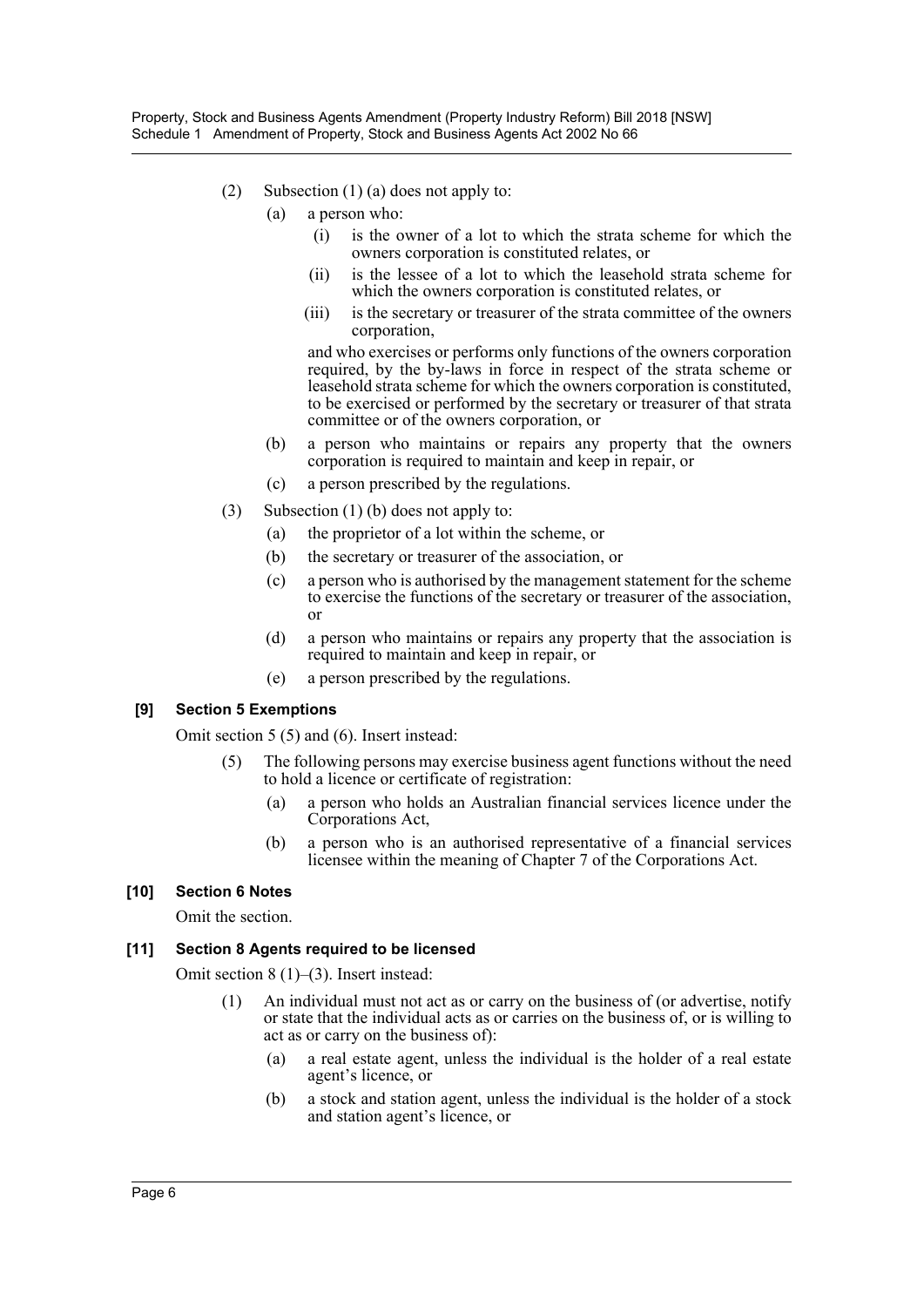(c) a strata managing agent, unless the person is the holder of a strata managing agent's licence.

Maximum penalty: 100 penalty units.

- (2) An individual is not entitled to bring any proceeding in any court or tribunal to recover any commission, fee, gain or reward for any service performed by the individual:
	- (a) as a real estate agent, unless the individual was the holder of a real estate agent's licence, or employed the holder of such a licence, at the time of performing the service, or
	- (b) as a stock and station agent, unless the individual was the holder of a stock and station agent's licence, or employed the holder of such a licence, at the time of performing the service, or
	- (c) as a strata managing agent, unless the individual was the holder of a strata managing agent's licence, or employed the holder of such a licence, at the time of performing the service.
- (3) This section applies to an individual whether or not the individual is a member of a partnership.

### **[12] Section 8 (4)**

Omit "class of licence". Insert instead "type of licence".

### **[13] Section 8 (5) and (6)**

Omit section 8 (5). Insert instead:

- For the purposes of this section, an individual is not considered to carry on a business merely because the individual is a member of a partnership that carries on that business.
- (6) An agent who holds a licence may be known as a licensed agent.

### **[14] Section 10 Assistant agents require certificate of registration**

Omit "a real estate salesperson, stock and station salesperson, business salesperson or registered manager" wherever occurring in section 10 (1).

Insert instead "an assistant agent".

### **[15] Section 10 (3)**

Insert after section 10 (2):

(3) An assistant agent who holds a certificate of registration may be known as a registered agent.

### **[16] Section 10A**

Insert after section 10:

#### **10A Functions that can be exercised by holders of licences and certificates of registration**

- (1) The regulations may prescribe that specified regulated functions may be exercised:
	- (a) only by the holder of a licence or by the holder of a licence of a particular class, or
	- (b) only under the supervision (direct or otherwise) of the holder of a licence or of the holder of a licence of a particular class.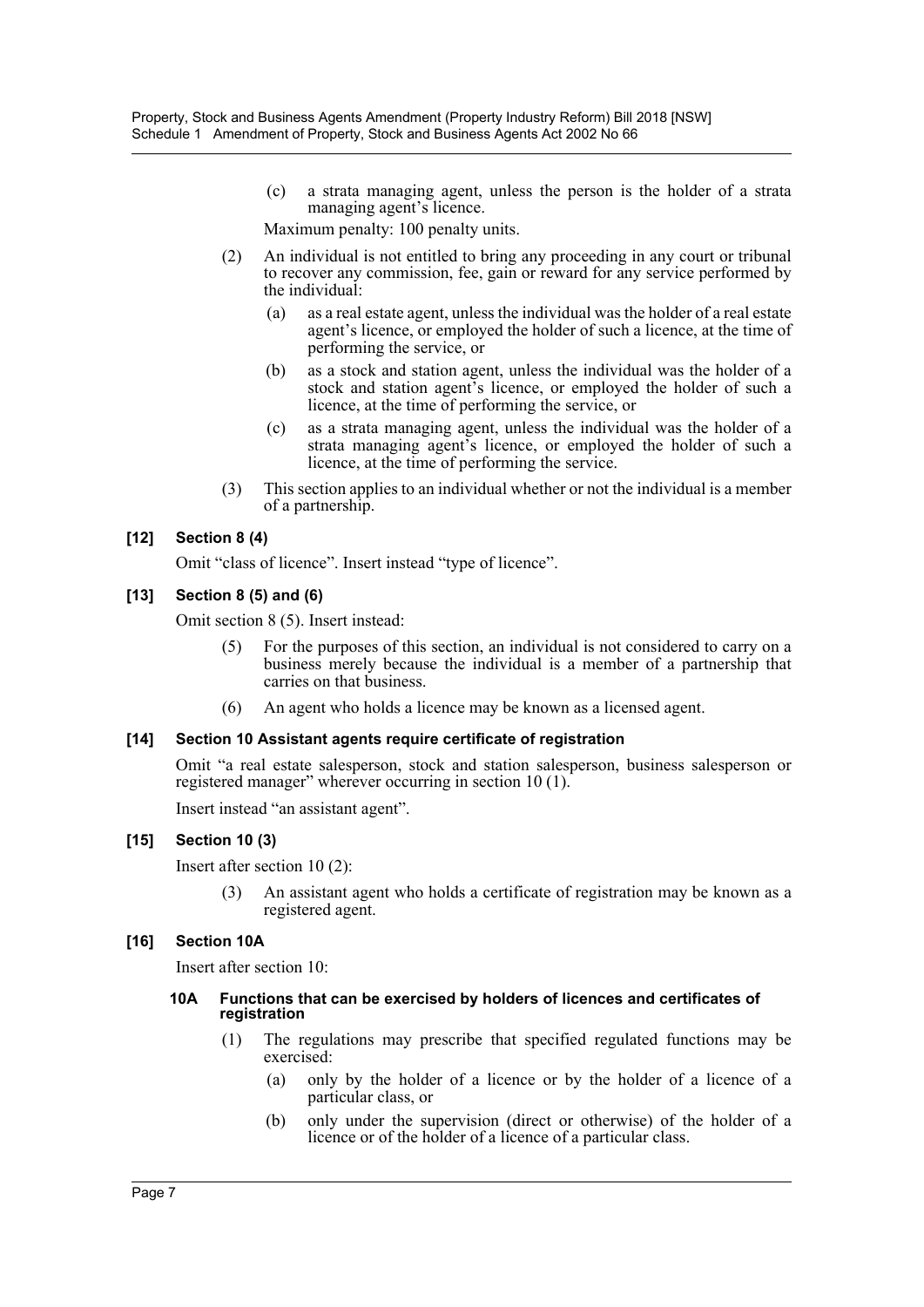- (2) The regulations may provide that a reference to the holder of a licence in a provision of this Act is to be construed as a reference to the holder of a particular class of licence.
- (3) The authority granted by a licence or certificate of registration is subject to the regulations.

### **[17] Section 11 Assistant agents must be employed and supervised by licensee**

Omit "a real estate salesperson, stock and station salesperson, business salesperson or registered manager" wherever occurring in section 11 (1) and (2).

Insert instead "an assistant agent".

### **[18] Section 11 (2) (b)**

Omit "a licence". Insert instead "a class 1 licence".

### **[19] Section 11 (4)**

Omit "a stock and station salesperson". Insert instead "an assistant stock and station agent".

### **[20] Section 14 Eligibility for a licence or certificate of registration**

Omit section 14 (1). Insert instead:

- (1) An individual is eligible to hold a licence only if the Secretary is satisfied that the individual:
	- (a) is at least 18 years of age, and
	- (b) is a fit and proper person to hold a licence and each person with whom the individual is in partnership in connection with the business concerned is a fit and proper person to hold a licence, and
	- (c) has the qualifications required for the issue of the licence or class of licence, and
	- (d) is not a disqualified person, and
	- (e) has paid such part of any contribution or levy payable under Part 10 (Compensation Fund) as is due and payable on the granting of the licence.

### **[21] Section 15 Qualifications for licence or certificate of registration**

Insert after section 15 (2) (d):

(e) specified working experience.

### **[22] Section 15 (5)**

Insert after section 15 (4):

(5) Different qualifications may be approved for different classes of licence.

### **[23] Section 16 Disqualified persons**

Omit "corresponding law" from section 16 (1) (g). Insert instead "corresponding Act".

### **[24] Section 16 (3)**

Omit the subsection.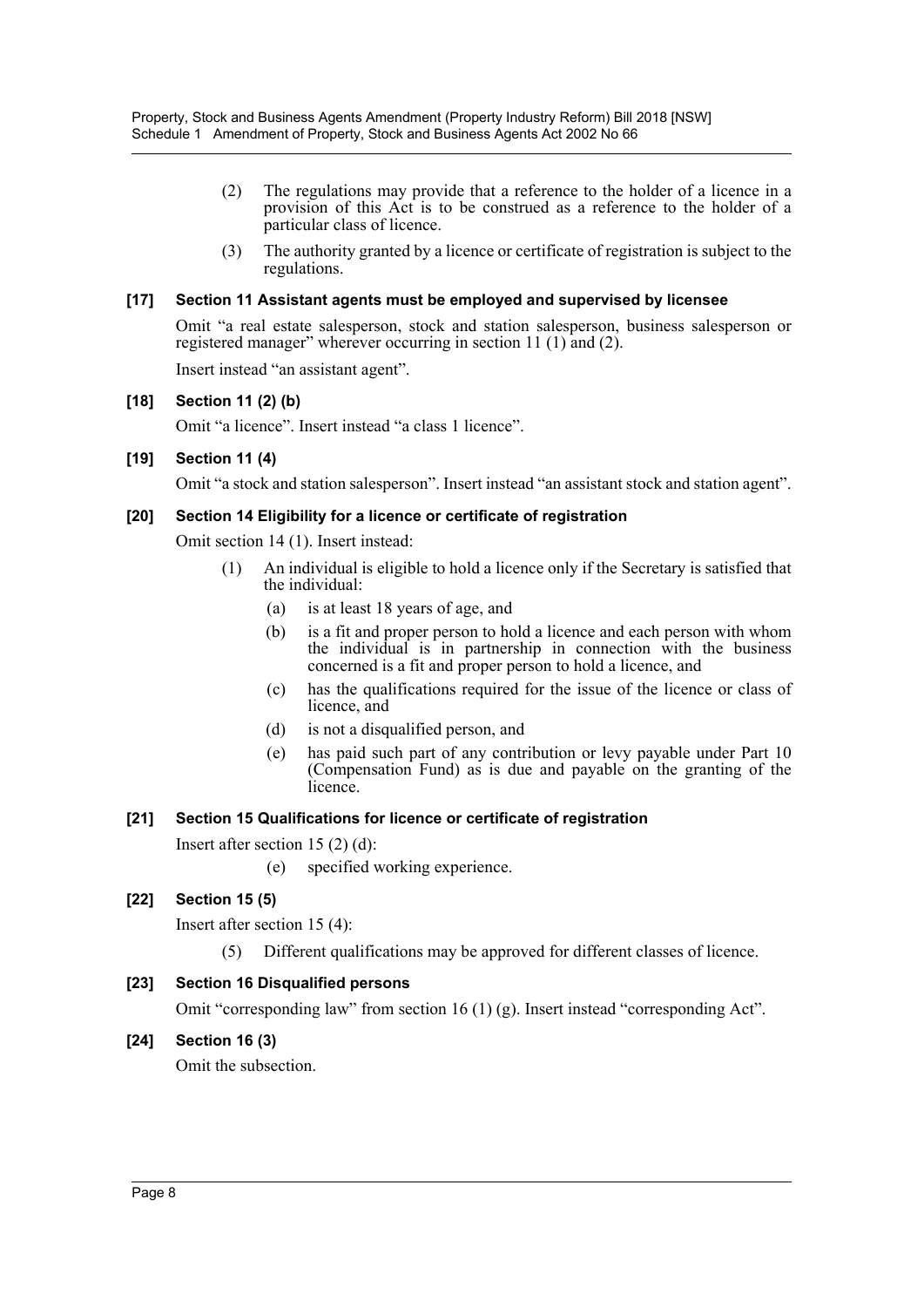Property, Stock and Business Agents Amendment (Property Industry Reform) Bill 2018 [NSW] Schedule 1 Amendment of Property, Stock and Business Agents Act 2002 No 66

### **[25] Section 17 Application of Licensing and Registration (Uniform Procedures) Act 2002**

Omit section 17 (1). Insert instead:

- (1) The Secretary may grant the following licences and certificates of registration for the purposes of this Act:
	- (a) real estate agents' licences,
	- (b) stock and station agents' licences,
	- (c) strata managing agents' licences,
	- (d) corporation licences,
	- (e) certificates of registration as an assistant real estate agent,
	- (f) certificates of registration as an assistant stock and station agent,
	- (g) certificates of registration as an assistant strata managing agent.
- (1A) A licence (other than a corporation licence) may be granted as a class 1 licence or a class 2 licence.

### **[26] Section 20 Conditions—general**

Omit "a licensee or holder of a certificate of registration" from section 20 (c). Insert instead "the holder".

### **[27] Section 20 (d)**

Omit the paragraph and the note to the section. Insert instead:

- (d) a condition prohibiting the holder:
	- (i) from exercising specified functions, or
	- (ii) from exercising functions in relation to specified activities, or
	- (iii) from exercising functions other than specified functions, or
	- (iv) from exercising functions except in relation to specified activities.

### **[28] Section 23 Special conditions for on-site residential property managers and registered managers**

Omit the section.

### **[29] Section 25 Duration**

Omit "1 year" from section 25 (1).

Insert instead "the period specified in it (being a period of 1 year or 5 years)".

### **[30] Section 31**

Omit the section. Insert instead:

### **31 Holder of class 1 licence to be in charge of business**

- (1) An individual who carries on business under a licence other than a class 1 licence must employ an individual (who holds a class 1 licence of a kind that would authorise the employed individual to carry on that business) to be in charge of that business.
- (2) A corporation that holds a corporation licence must employ an individual (who holds a class 1 licence of a kind that would authorise the individual to carry on that business) to be in charge of that business.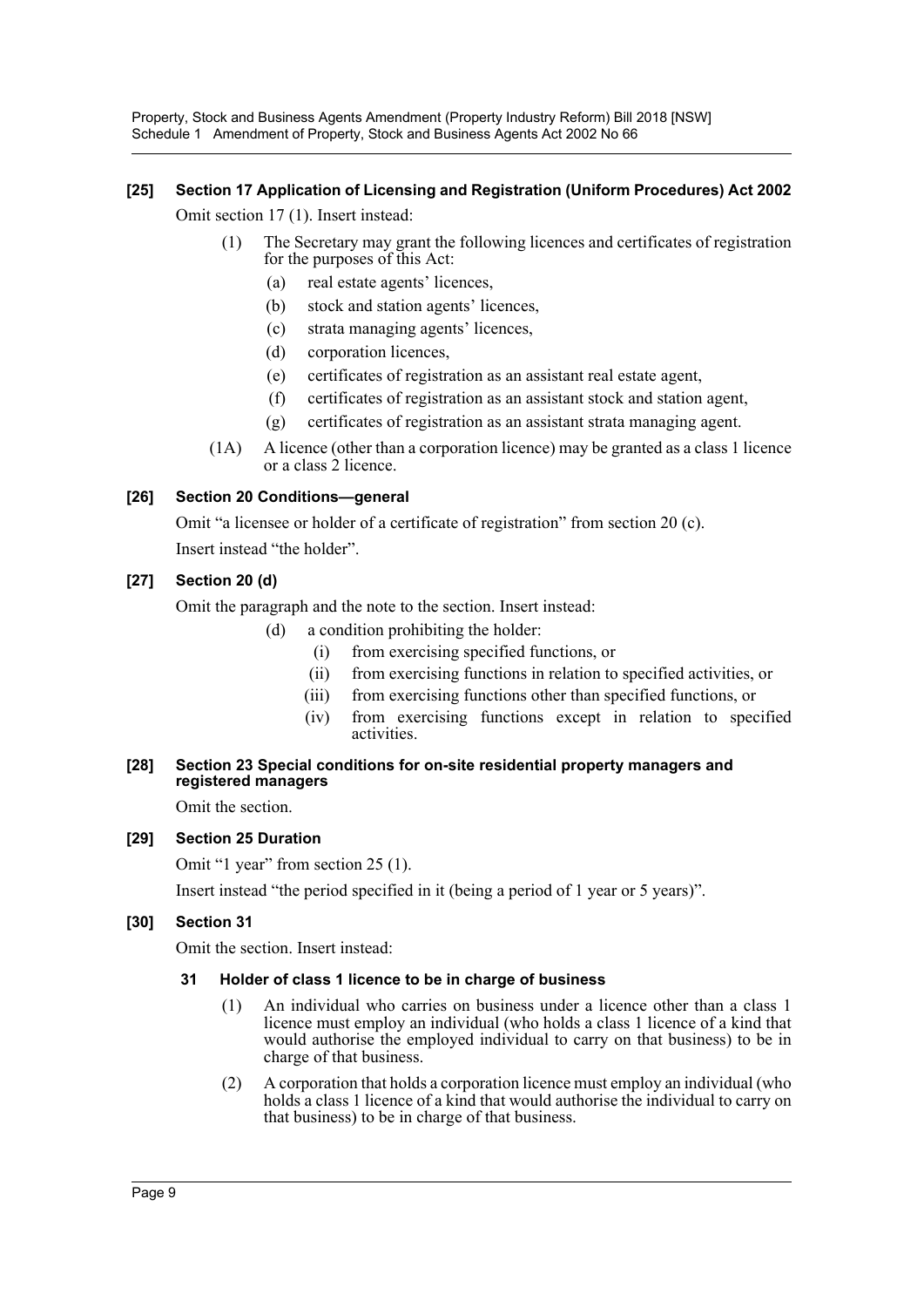- (3) An individual or corporation that employs the holder of a class 1 licence in accordance with this section must notify the Secretary of the following within 5 business days:
	- (a) the name and licence number of the holder,
	- (b) the address of each place of business at which the holder will discharge the holder's duties as a licensee in charge of the business.
- (4) The holder of a class 1 licence who is employed in accordance with this section to be in charge of a business must not exercise functions or provide services on behalf of 2 or more licensees (whether corporations or individuals) unless those licensees are in partnership.
- (5) The Secretary may grant a person an exemption from a provision of this section. The exemption may be granted unconditionally or subject to conditions. The Secretary may at any time by notice in writing to a person granted an exemption revoke the exemption or vary the conditions of the exemption.
- (6) The regulations may specify the matters to be taken into account by the Secretary in considering whether to grant a person an exemption from a provision of this section.

Maximum penalty:

- (a) 200 penalty units in the case of a corporation, or
- (b) 100 penalty units in any other case.

### **[31] Section 33 Licensee not to share commission with certain persons**

Omit the definition of *corresponding Act* from section 33 (2).

### **[32] Section 42 Licensee to keep records of persons employed as assistant agents**

Omit "a real estate salesperson, stock and station salesperson, business salesperson or registered manager" from section 42 (1).

Insert instead "an assistant agent".

### **[33] Section 47 Duty of disclosure to client and prospective buyer of land**

Omit "a real estate salesperson" wherever occurring in paragraph (b) of the definitions of *buyer's agent* and *seller's agent* in section 47 (3).

Insert instead "an assistant real estate agent".

### **[34] Section 49 Restrictions on licensee obtaining beneficial interest in property**

Omit "A real estate salesperson" from section 49 (2).

Insert instead "An assistant real estate agent".

### **[35] Section 52 Misrepresentation by licensee or registered person**

Omit section 52 (1). Insert instead:

- (1) A person (the *agent*) who is exercising or performing any function as a licensee or registered person must not induce any other person to enter into any contract or arrangement by:
	- (a) any statement, representation or promise that is false, misleading or deceptive (whether to the knowledge of the agent or not), or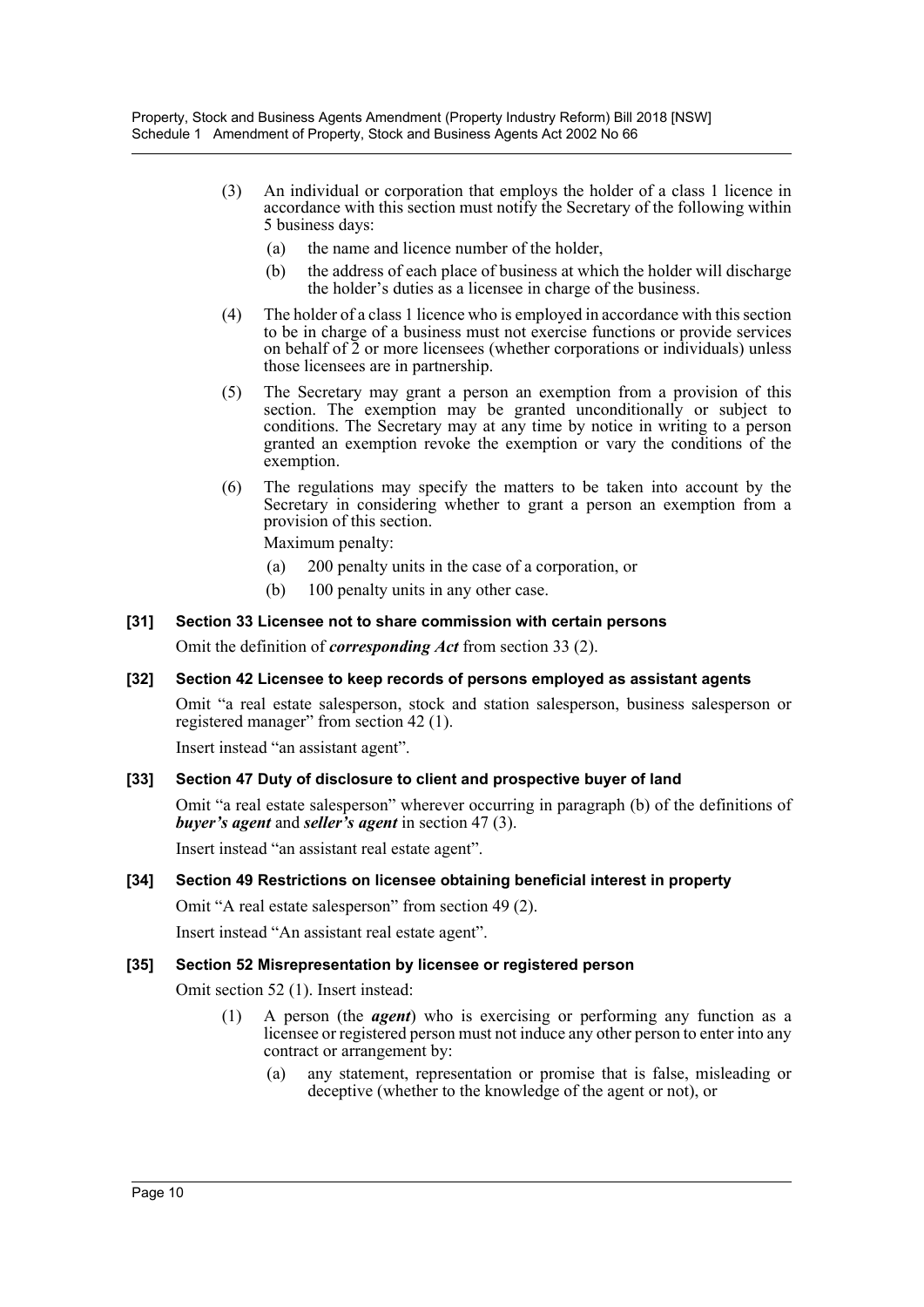(b) any failure to disclose a material fact of a kind prescribed by the regulations (whether intended or not) that the agent knows or ought reasonably to know.

Maximum penalty: 200 penalty units.

### **[36] Part 3, Division 7**

Insert after Division 6 of Part 3:

### **Division 7 Gifts**

### **53F Licensees and certificate holders not to receive certain gifts or benefits**

(1) The holder of a licence or a certificate of registration must not request or accept a gift or other benefit for the holder or for some other person in circumstances that may reasonably be considered to give rise to a conflict of interest.

Maximum penalty: 20 penalty units.

- (2) This section does not apply to the following:
	- (a) anything provided by the employer of the holder,
	- (b) anything provided in accordance with the terms of an agency agreement or from a client as a gift in gratitude for services provided under an agency agreement,
	- (c) anything of a kind prescribed by the regulations for the purposes of this section,
	- (d) anything that has a value that is less than an amount prescribed by the regulations for the purposes of this section.
- (3) This section does not apply to the requesting or accepting of a gift or other benefit by a strata managing agent (within the meaning of the *Strata Schemes Management Act 2015*) in connection with the provision of services as a strata managing agent or the exercise of functions as a strata managing agent. **Note.** See section 57 of the *Strata Schemes Management Act 2015* for an offence relating to the requesting or accepting of gifts by strata managing agents.
- (4) In this section:

*gift* has the same meaning as it has in Part 6 of the *Election Funding, Expenditure and Disclosures Act 1981*.

### **[37] Section 103 Licensee's records**

Omit ", or on which a community managing agent operates on behalf of an association constituted under the *Community Land Development Act 1989*" from section 103 (3).

Insert instead "or an association".

### **[38] Section 109 Additional requirements for strata managing agents**

Omit "or community managing agent" wherever occurring in section 109 (1).

### **[39] Section 109 (3)**

Omit the subsection.

### **[40] Section 111 Requirement for audit**

Omit section 111 (1) (b). Insert instead:

(b) lodge the report with the Secretary.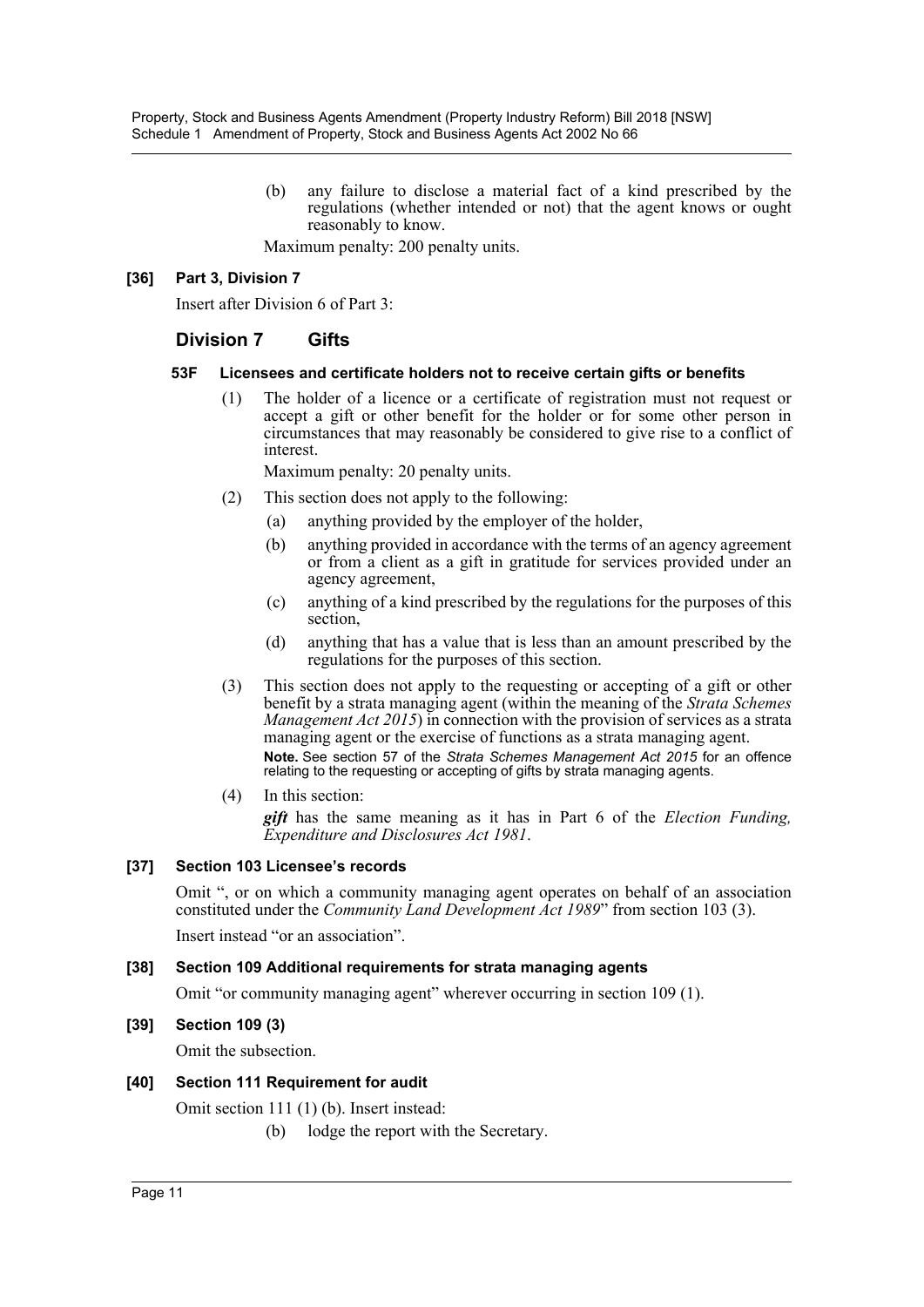Property, Stock and Business Agents Amendment (Property Industry Reform) Bill 2018 [NSW] Schedule 1 Amendment of Property, Stock and Business Agents Act 2002 No 66

#### **[41] Section 196 Power to suspend licence or certificate of registration when show cause notice served**

Omit section 196 (3). Insert instead:

- A suspension under this section may not be imposed for a period of more than 60 days after the show cause notice is served unless:
	- (a) the suspension relates to a failure to lodge an audit report in contravention of section 111 (1) (b)—in which case the suspension may be imposed until the audit report is lodged, or
	- (b) the Secretary considers that the grounds for disciplinary action to which the suspension relates are serious—in which case the suspension may be imposed for the period that the Secretary reasonably requires to investigate the matter.

### **[42] Section 196 (4)**

Insert "but must afford a person an opportunity to be heard as soon as reasonably practicable after imposing a suspension under subsection (3) (b) for a period of more than 60 days" after "section".

#### **[43] Schedule 1, heading**

Omit "**and transitional**". Insert instead "**, transitional and other**".

#### **[44] Schedule 1**

Insert after Part 5:

# **Part 6 Provisions consequent on enactment of Property, Stock and Business Agents Amendment (Property Industry Reform) Act 2018**

### **30 Definition**

In this Part:

*amending Act* means the *Property, Stock and Business Agents Amendment (Property Industry Reform) Act 2018*.

#### **31 Recovery proceedings for services performed**

Section 8 (2), as in force immediately before its substitution by the amending Act, continues to apply in respect of proceedings in relation to services to which that subsection relates that were performed before that substitution.

#### **32 Existing licences and certificates of registration—consequences of renaming certain certificates of registration**

- (1) On the substitution of section 17 (1) by the amending Act:
	- (a) a certificate of registration as a real estate salesperson is taken to be a certificate of registration as an assistant real estate agent, and
	- (b) a certificate of registration as a stock and station salesperson is taken to be a certificate of registration as an assistant stock and station agent, and
	- (c) a certificate of registration as a registered manager is taken to be a certificate of registration as an assistant strata managing agent.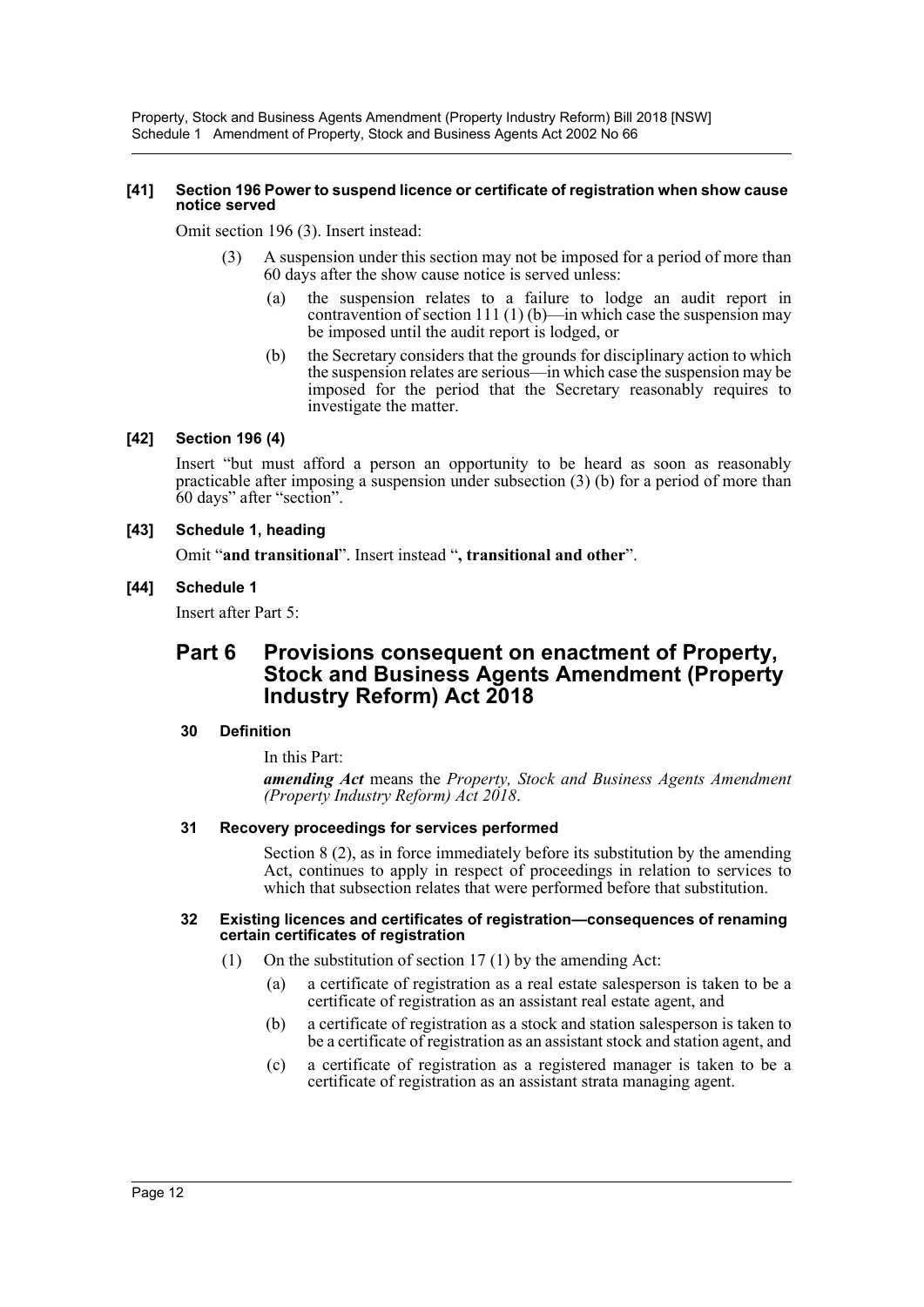(2) Nothing in this clause affects any condition to which a certificate of registration is subject on that substitution or the duration for which any such certificate remains in force.

#### **33 Existing licences and certificates of registration—consequences of merger of business agents, on-site residential property managers and real estate agents into single class of real estate agents**

- (1) On the substitution of section 17 (1) by the amending Act:
	- (a) the holder of a business agent's licence is taken to hold a real estate agent's class 2 licence that is subject to a condition that the holder exercise no real estate agent functions other than business agent functions, and
	- (b) the holder of an on-site residential property manager's licence is taken to hold a real estate agent's class 2 licence that is subject to a condition that the holder exercise no real estate agent functions other than on-site residential property manager functions, and
	- (c) the holder of a real estate agent's licence is taken to hold a real estate agent's class 2 licence that is subject to a condition that the holder exercise no real estate agent functions other than real estate sale or leasing functions or on-site residential property manager functions, and
	- (d) the holder of a certificate of registration as a business salesperson is taken to hold a certificate of registration as an assistant real estate agent that is subject to a condition that the holder exercise no real estate agent functions other than business agent functions, and
	- (e) the holder of a certificate of registration that is taken (because of clause 32 (1) (a)) to be a certificate of registration as an assistant real estate agent is taken to hold that certificate subject to a condition that the holder exercise no real estate agent functions other than real estate sale or leasing functions or on-site residential property manager functions, and
	- (f) the holder of a certificate of registration as a registered manager who is employed by the holder of an on-site residential property manager's licence is taken to hold a certificate of registration as an assistant real estate agent that is subject to a condition that the holder exercise no real estate agent functions other than on-site residential property manager functions.
- (2) If a person holds more than 1 licence or certificate of registration, only the licence or certificate of registration referred to in this clause is affected by any condition imposed by this clause.
- (3) The Secretary may, by notice in writing to the holder of a licence or certificate of registration, remove or modify a condition imposed by this clause in order to permit the person to exercise more real estate agent functions but only if the Secretary is satisfied the person is eligible and qualified to exercise those functions.
- (4) The Secretary may, by notice in writing to a person who, because of this clause, holds more than 1 real estate agent's licence or certificate of registration as an assistant real estate agent, merge those licences or certificates into a single licence or certificate.
- (5) Nothing in this clause prevents a person from exercising a function that the person was lawfully authorised to exercise immediately before the commencement of this clause.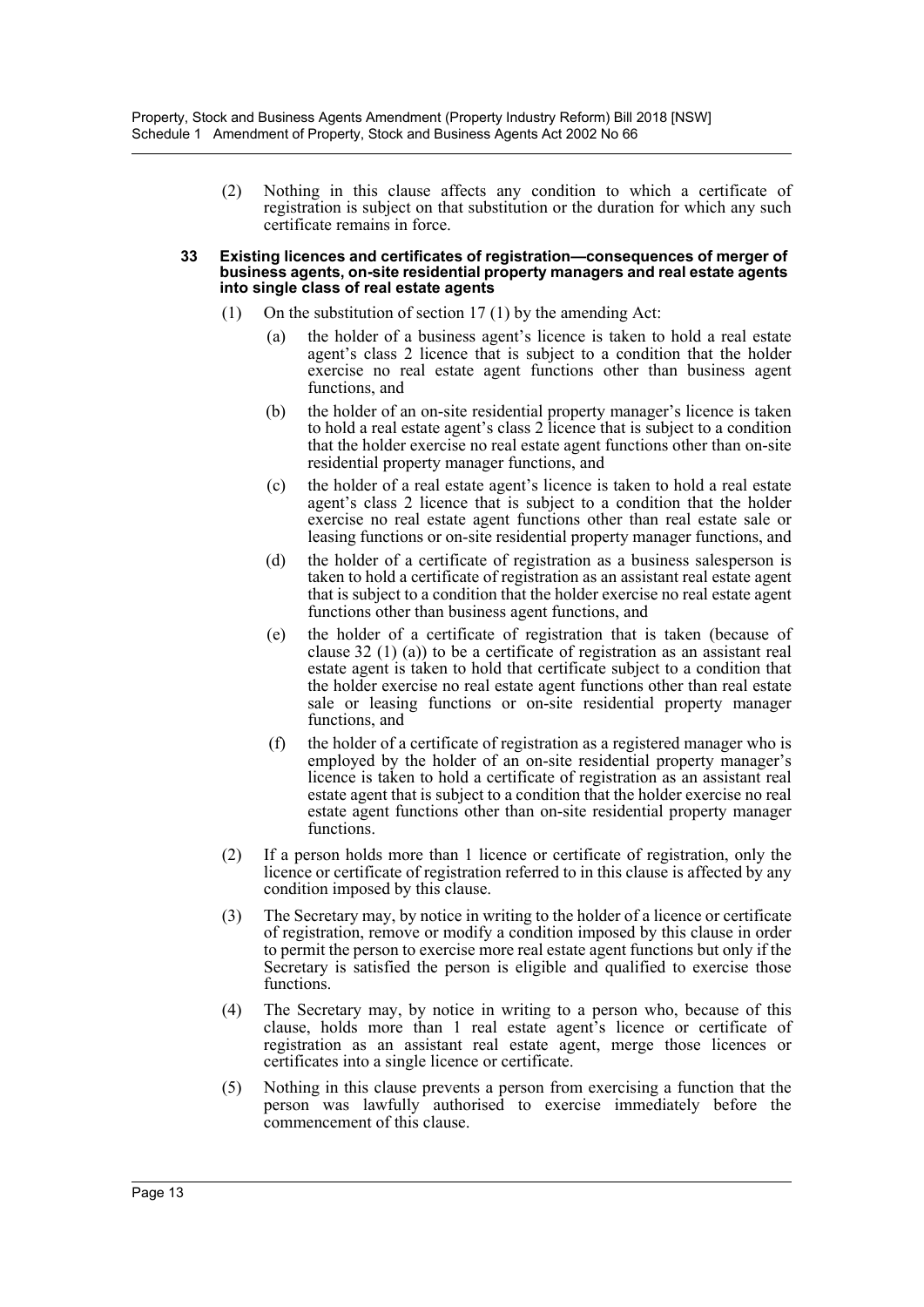### **34 Requirement for audit**

Section 111 (1) (b), as substituted by the amending Act, applies only to an auditor's report completed after that amendment.

### **35 Suspension of licence or certificate of registration**

Section 196 (3) as substituted by the amending Act extends to permit the suspension of a licence or certificate of registration for more than 60 days even if the grounds for that suspension occurred before that substitution.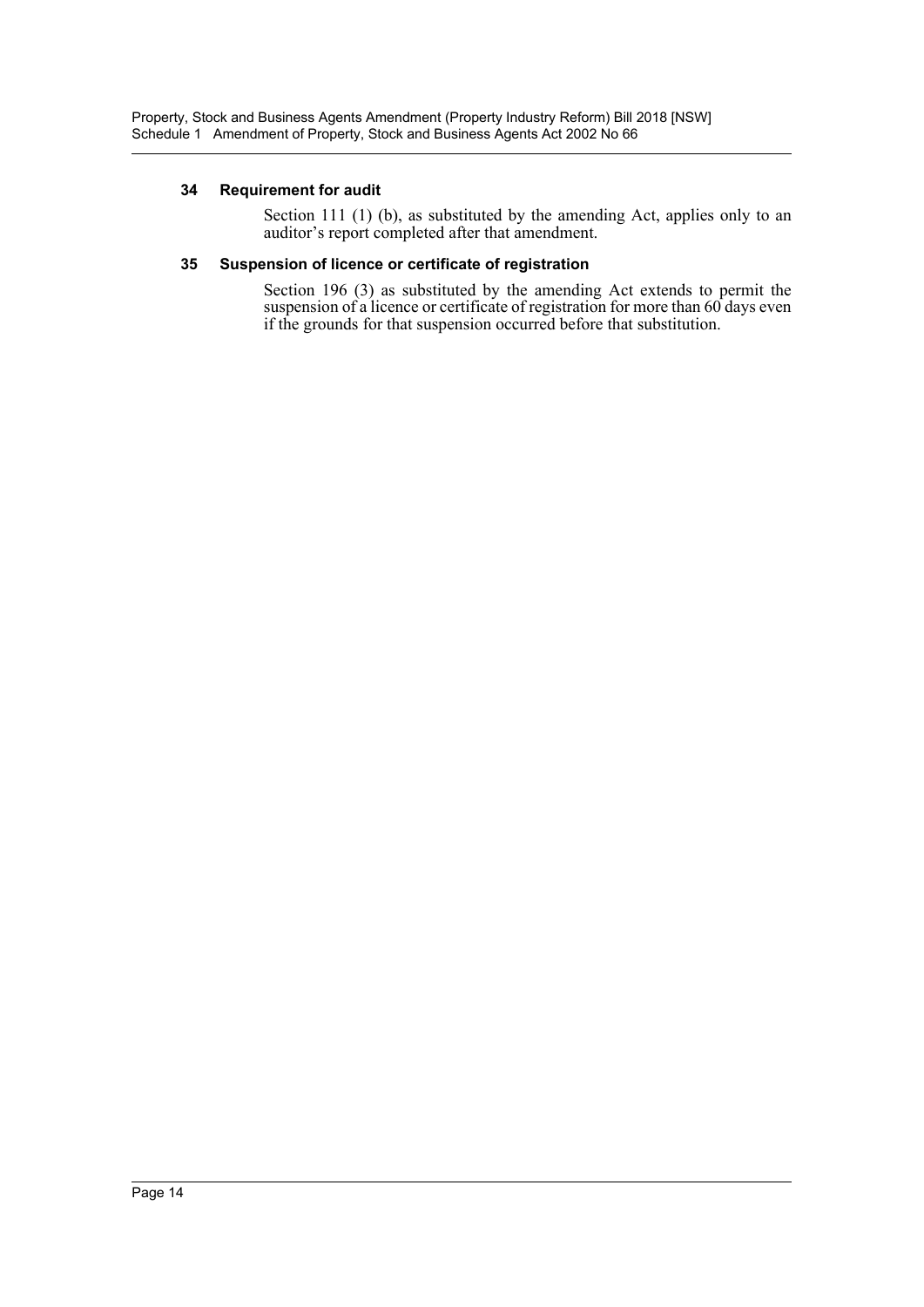# <span id="page-15-0"></span>**Schedule 2 Consequential amendments to other Acts**

# **2.1 Agricultural Livestock (Disease Control Funding) Act 1998 No 139**

### **Section 3 Definitions**

Omit "stock and station salesperson within the meaning of the *Property, Stock and Business Agents Act 2002*" from paragraph (a) of the definition of *collection agent*.

Insert instead "assistant stock and station agent within the meaning of the *Property and Stock Agents Act 2002*".

## **2.2 Civil and Administrative Tribunal Act 2013 No 2**

### **Schedules 4, clause 3 (1) and 5, clause 4 (2)**

Omit "*Property, Stock and Business Agents Act 2002*" wherever occurring. Insert instead "*Property and Stock Agents Act 2002*".

## **2.3 Civil Procedure Act 2005 No 28**

### **Section 122A Definitions**

Omit "*Property, Stock and Business Agents Act 2002*" from the definitions of *real estate agent* and *trust account*.

Insert instead "*Property and Stock Agents Act 2002*".

### **2.4 Community Land Management Act 1989 No 202**

### **Section 3 Definitions**

Omit "*Property, Stock and Business Agents Act 2002*, the community managing agent" from the definition of *managing agent* in section 3 (1).

Insert instead "*Property and Stock Agents Act 2002*, the strata managing agent".

### **2.5 Conveyancers Licensing Act 2003 No 3**

### **[1] Sections 3 (definitions of "Compensation Fund or Fund" and "Statutory Interest Account"), 10 (1) (q) and (q1), 27 (3), 54 (3), 57, 93 (1) (c) and 105 (2) (c)**

Omit "*Property, Stock and Business Agents Act 2002*" wherever occurring.

Insert instead "*Property and Stock Agents Act 2002*".

### **[2] Section 87 Definition**

Omit the definition of *PSBA Act*. Insert instead: *PASA Act* means the *Property and Stock Agents Act 2002*.

### **[3] Sections 88 and 89**

Omit "PSBA Act". wherever occurring. Insert instead "PASA Act".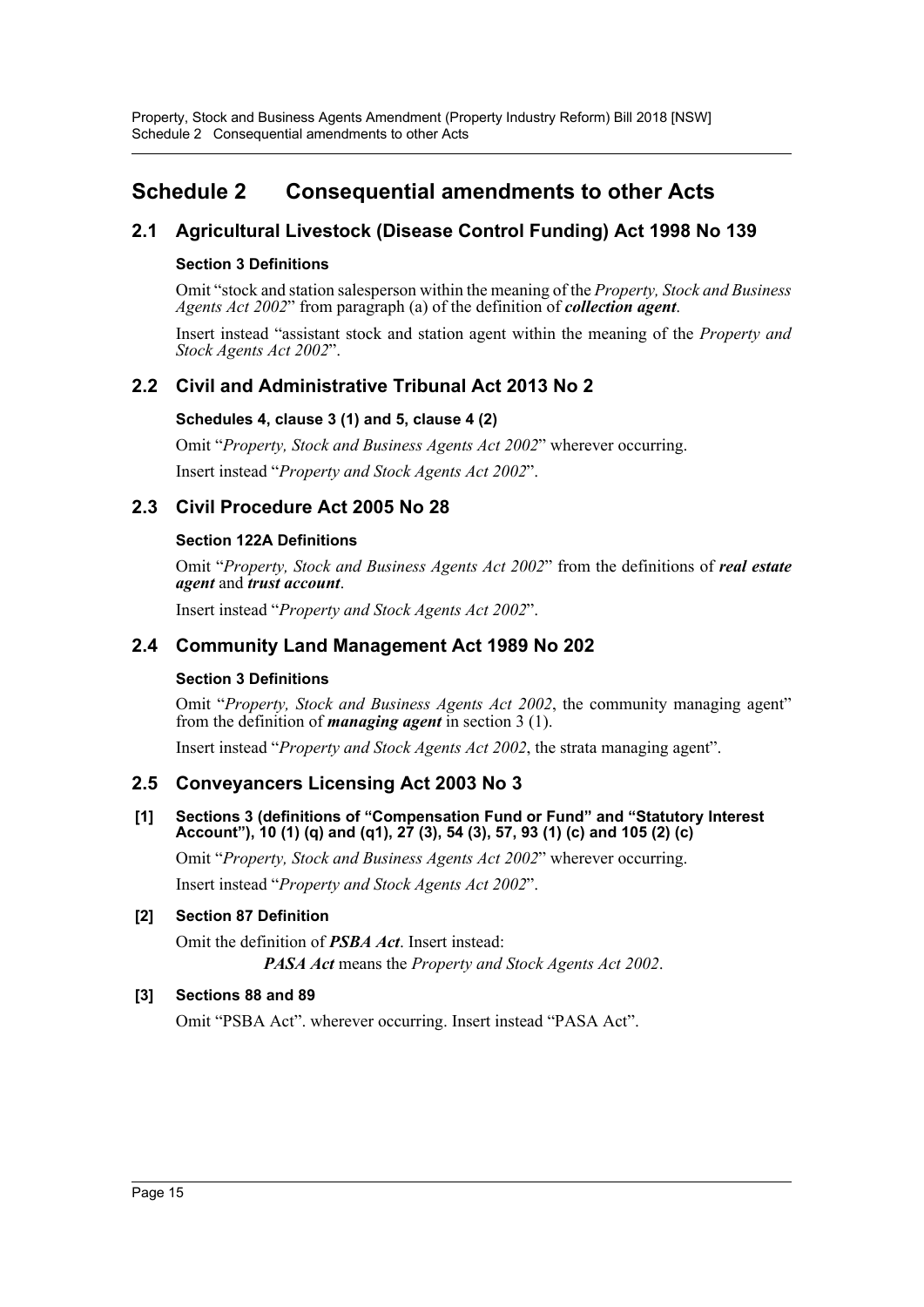Property, Stock and Business Agents Amendment (Property Industry Reform) Bill 2018 [NSW] Schedule 2 Consequential amendments to other Acts

### **2.6 Criminal Procedure Act 1986 No 209**

### **Schedule 1 Indictable offences triable summarily**

Omit "*Property, Stock and Business Agents Act 2002*" wherever occurring in clauses 23AAA in Table 1 and 10E in Table 2.

Insert instead "*Property and Stock Agents Act 2002*".

### **2.7 Fair Trading Act 1987 No 68**

### **Sections 25I (2) and 79S (6) (b)**

Omit "*Property, Stock and Business Agents Act 2002*" wherever occurring. Insert instead "*Property and Stock Agents Act 2002*".

### **2.8 Fair Trading Amendment (Commercial Agents) Act 2016 No 52**

### **Schedule 1 Amendment of Fair Trading Act 1987 No 68**

Omit "*Property, Stock and Business Agents Act 2002*" from proposed section 60L (3) in item [1].

Insert instead "*Property and Stock Agents Act 2002*".

### **2.9 Law Enforcement (Powers and Responsibilities) Act 2002 No 103**

### **Schedule 2 Search warrants under other Acts**

Omit "*Property, Stock and Business Agents Act 2002*". Insert instead "*Property and Stock Agents Act 2002*".

### **2.10 Licensing and Registration (Uniform Procedures) Act 2002 No 28**

### **[1] Schedule 1 Licences to which Part 2 of Act applies**

Omit the matter relating to the *Property, Stock and Business Agents Act 2002*. Insert instead:

### **Property and Stock Agents Act 2002**

section 17 (1) (a), real estate agent's licence

section 17 (1) (b), stock and station agent's licence

section 17 (1) (c), strata managing agent's licence

section 17 (1) (d), corporation licence

section 17 (1) (e), certificate of registration as an assistant real estate agent

section 17 (1) (f), certificate of registration as an assistant stock and station agent

section 17 (1) (g), certificate of registration as an assistant strata managing agent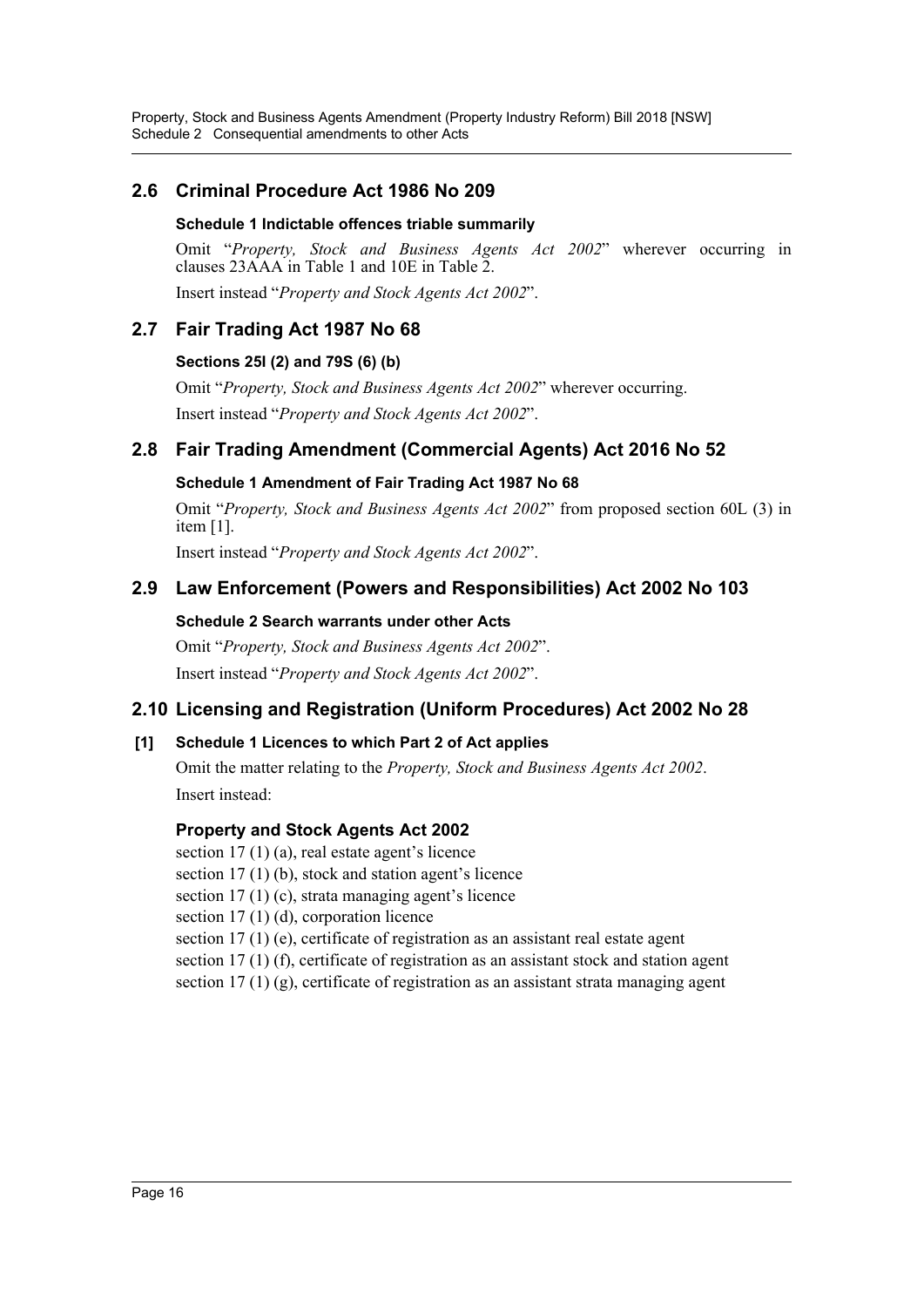Property, Stock and Business Agents Amendment (Property Industry Reform) Bill 2018 [NSW] Schedule 2 Consequential amendments to other Acts

### **[2] Schedule 3A Licences and registration to which Part 4A of Act applies**

Omit the matter relating to the *Property, Stock and Business Agents Act 2002*. Insert instead:

### **Property and Stock Agents Act 2002**

section 17 (1) (a), real estate agent's licence

section 17 (1) (b), stock and station agent's licence

section 17 (1) (c), strata managing agent's licence

section 17 (1) (d), corporation licence

section 17 (1) (e), certificate of registration as an assistant real estate agent

section 17 (1) (f), certificate of registration as an assistant stock and station agent

section 17 (1) (g), certificate of registration as an assistant strata managing agent

# **2.11 Pawnbrokers and Second-hand Dealers Act 1996 No 13**

### **Section 4 Restrictions on operation of this Act**

Omit "*Property, Stock and Business Agents Act 2002*" from section 4 (1). Insert instead "*Property and Stock Agents Act 2002*".

# **2.12 Residential (Land Lease) Communities Act 2013 No 97**

### **Section 112 Appointing a selling agent**

Omit "*Property, Stock and Business Agents Act 2002*" from section 112 (4) (a). Insert instead "*Property and Stock Agents Act 2002*".

# **2.13 Residential Tenancies Act 2010 No 42**

# **Section 3 Definitions**

Omit "*Property, Stock and Business Agents Act 2002*" from the note to the definition of *landlord's agent* in section 3 (1).

Insert instead "*Property and Stock Agents Act 2002*".

# **2.14 Retirement Villages Act 1999 No 81**

### **Sections 23 (3) (b), 168 (1), note and 202 (1)**

Omit "*Property, Stock and Business Agents Act 2002*" wherever occurring. Insert instead "*Property and Stock Agents Act 2002*".

# **2.15 Rice Marketing Act 1983 No 176**

### **Section 52 Board may act as marketing agent**

Omit "*Property, Stock and Business Agents Act 2002*" from section 52 (3). Insert instead "*Property and Stock Agents Act 2002*".